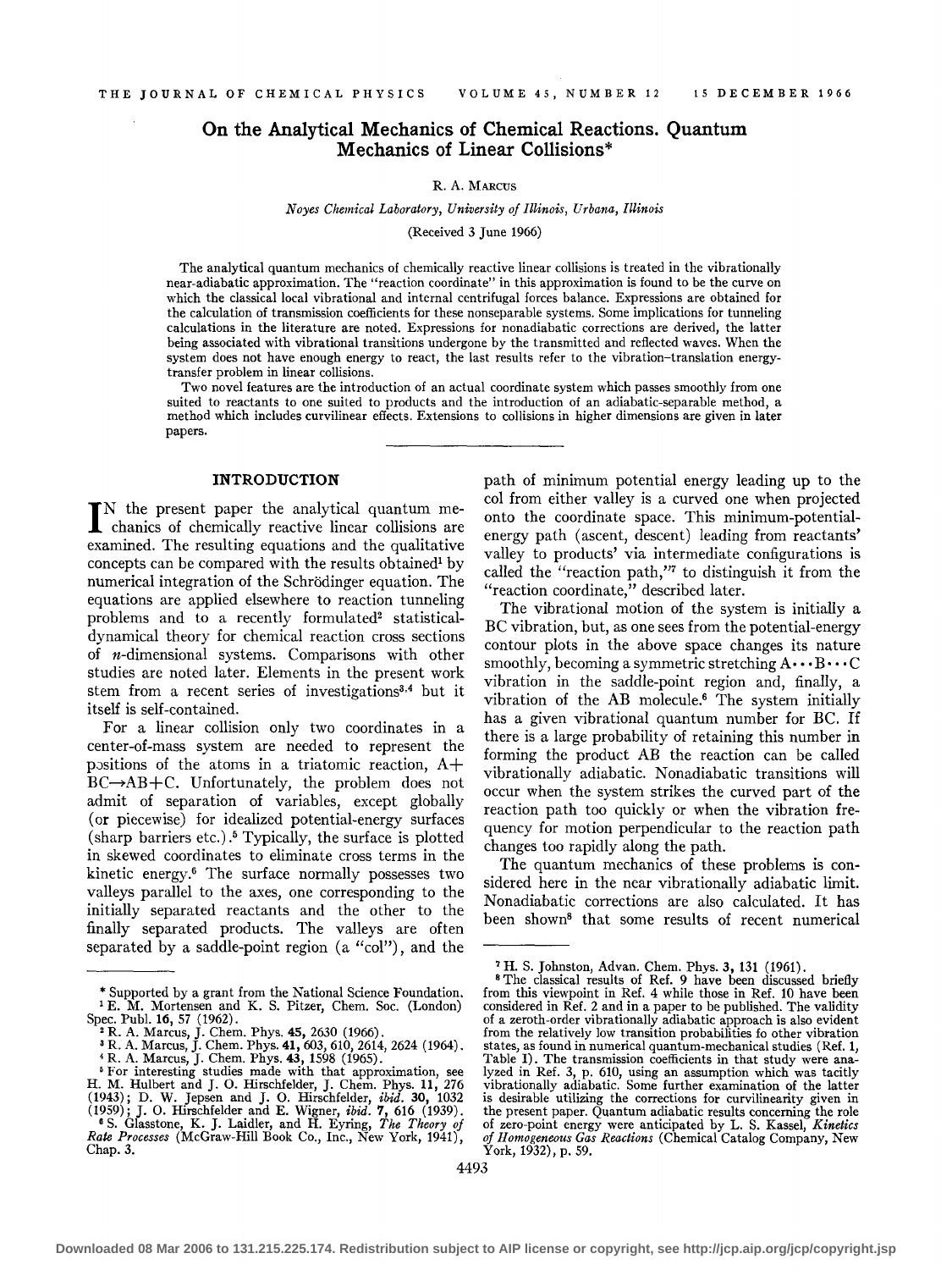studies<sup>1,9,10</sup> on the  $H + H_2 \rightarrow H_2 + H$  reaction provide evidence that the reaction is adiabatic with respect to a certain vibration, at least at low to moderate relative velocities above threshold. The corresponding vibration in related three-center abstractions is also expected to be vibrationally adiabatic if the velocity of the moving point along the curved part of the reaction coordinate is not too high.

Vibrationally adiabatic reactions are of particular interest, since it has been shown<sup>11,12</sup> that a thermal equilibrium distribution among activated-complex states is actually achieved for such reactions if the distribution of reactants ainong their own states is a thermal equilibrium one. That is, only for such reactions has a justification for activated-complex theory been given so far. <sup>13</sup>

The present calculations apply to the problem of vibrational energy transfer as well, for this case is a particular one in which the system does not have enough energy to react. Another closely related formulation for the latter problem, given elsewhere,<sup>14</sup> is based less on the surface topography and more on the potential functions.

The two principal novel features of the present work and of its classical counterpart<sup>15</sup> are the introduction of a coordinate system which passes very naturally from one appropriate to reactants to one appropriate to products, and the use of an adiabatic-separable approach in converting the partial differential equation (2) to ordinary differential equations.

### **THEORY**

A coordinate system<sup>16</sup> used also in a classical mechanical treatment<sup>15</sup> of the problem is also used here. Let  $C$ be a curve in the coordinate space. In some situations

<sup>9</sup> F. T. Wall, L. A. Hiller, Jr., and J. Mazur, J. Chem. Phys. 29,  $255$  (1958). 10M. Karplus, R.N. Porter, and R.D. Sharma, J. Chem. Phys.

43, 3259 (1965).<br><sup>11</sup> J. O. Hirschfelder and E. Wigner, J. Chem. Phys. **7,** 616<br>(1939); M. A. Eliason and J. O. Hirschfelder, *ibid.* 30, 1426

<sup>14</sup> R. A. Marcus (to be published), where some comparison with the well-known method of Schwartz, Slawsky, and Herzfeld will be given. 16 R. A. Marcus, J. Chern. Phys. 45, 4500 (1966), following

paper. 16 H. C. Corben and P. Stehle, *Classical Mechanics* (John Wiley

& Sons, Inc., New York, 1960), 2nd ed., pp. 319ff. For use of (1) it is best that the system spend relatively little time in a certain region  $D$  which is distant from  $C$  on  $C$ 's concave side. certain region  $D$  which is distant from  $C$  on  $C$ 's concave side.<br>For, in Region  $D$  the x-coordinate curves will eventually intersect, unless one modifies the coefficients in Eq. (1) in that region. Such intersections lead to difficulty.

noted later it may be convenient to take C to be the "reaction path." If *x* denotes the shortest distance from any point near C to C and if *s* denotes the distance along  $C$  to that point, the position of a point in the space can be defined by specifying *x* and *s.* The classical kinetic energy in this space is

$$
KE = \frac{1}{2}\mu (1 + \kappa x)^2 (ds/dt)^2 + \frac{1}{2}\mu (dx/dt)^2.
$$
 (1)

In (1),  $\kappa(s)$  is the curvature of C at the particular *s*, and  $\mu$  is the effective mass of the representative point describing the system. In mass-weighted space  $\mu$  is unity, but in chemical kinetics calculations  $\mu$  is usually chosen to equal the reduced mass of the two reactants. Only the units of the coordinates would be affected thereby, not the physical results.

In the present case, (as in Fig. 3 of Ref. 17 or Fig. 95-1 of Ref. 16) Curve  $C$  is always concave to a singly connected region and convex to a second, and so the  $\kappa$  in Eq. (1) is of constant sign. We choose it to be positive, thereby also choosing *x* to be positive for points on the convex side of C.

In these curvilinear coordinates the Schrodinger equation<sup>18</sup> is

$$
\left[ -\frac{k^2}{\eta} \frac{\partial}{\partial s} \left( \frac{1}{\eta} \frac{\partial}{\partial s} \right) - \frac{k^2}{\eta} \frac{\partial}{\partial x} \left( \eta \frac{\partial}{\partial x} \right) + V \right] \Psi = E \Psi, \quad (2)
$$

where  $k^2 = \hbar^2/2\mu$ , V and E are the potential and total energy, respectively, and

$$
\eta = 1 + \kappa x. \tag{3}
$$

 $V$  is written as

$$
V = V_1(s) + V_2(x, s), \qquad V_2(0, s) = 0. \tag{4}
$$

That is,  $V_1(s)$  is the value of *V* along *C*, and Eq. (4) serves as a definition for  $V_2(x, s)$ . If C is chosen to be the "reaction path,"  $V_2$  is a Morse-like potential function of *x* and  $V_1(s)$  is the usual potential barrier function along that path,  $V_2$  depends weakly on  $s$ .

A trial product solution of  $(2)$  is given by  $(5)$ .<sup>19</sup> Equations  $(4)$  and  $(5)$  are introduced into  $(2)$  and, after adding and subtracting  $V_1/\eta^2$ , (6) is obtained:

$$
\Psi(x, s) = \Psi^{(1)}(s, \alpha) \Psi^{(2)}(x, \alpha), \tag{5}
$$

where  $\alpha$  denotes a constant  $(E)$  and a quasiconstant  $(\alpha_2$  below) of the motion;

$$
\frac{1}{\Psi^{(1)}} \left[ -k^2 \eta \frac{\partial}{\partial s} \left( \frac{1}{\eta} \frac{\partial}{\partial s} \right) + V_1(s) \right] \Psi^{(1)} \n= \frac{-\eta^2}{\Psi^{(2)}} \left[ \frac{-k^2}{\eta} \frac{\partial}{\partial x} \left( \eta \frac{\partial}{\partial x} \right) + U_2(x, s) - E \right] \Psi^{(2)}, \quad (6)
$$

17 R. E. Weston, J. Chern. Phys. 31, 892 (1959). 18 For example, W. Pauli, Jr., in *H andbuch der Physik,* S. Fliigge, Ed. (Springer-Verlag, Berlin, 1958), Vol. 5, p. 39. In our case *g"* 

<sup>(1959). &</sup>lt;sup>12</sup> L. Hofacker, Z. Naturforsch. **18a**, 607 (1963); cf. Ref. 4. <sup>13</sup> While the adiabatic assumption may be a good approximation for formation of the symmetric stretching mode of  $ABC^{\ddagger}$ , for dynamical reasons given in the present paper, it is less certain with regard to the bending modes of the activated complex (not discussed here). The latter arise from a combination of rotations of BC and orbital motion of A and BC. Perhaps the best that can be hoped for dynamically is that the distribution of bending states is a random one about the adiabatic value. (See also Ref. 2.) A detailed analysis of existing electronic computer results will

is  $1/\mu(1+x^2)$ ,  $g^{xx}$  is  $1/\mu$ , and  $g^{\frac{1}{2}}$  is  $\mu(1+x^2)$ , according to (1). <sup>19</sup> This method is a less restricted version of the separableadiabatic one described in Ref. 4. For example, the condition made there on the kinetic-energy operator for the *s* motion (present terminology) has been relaxed.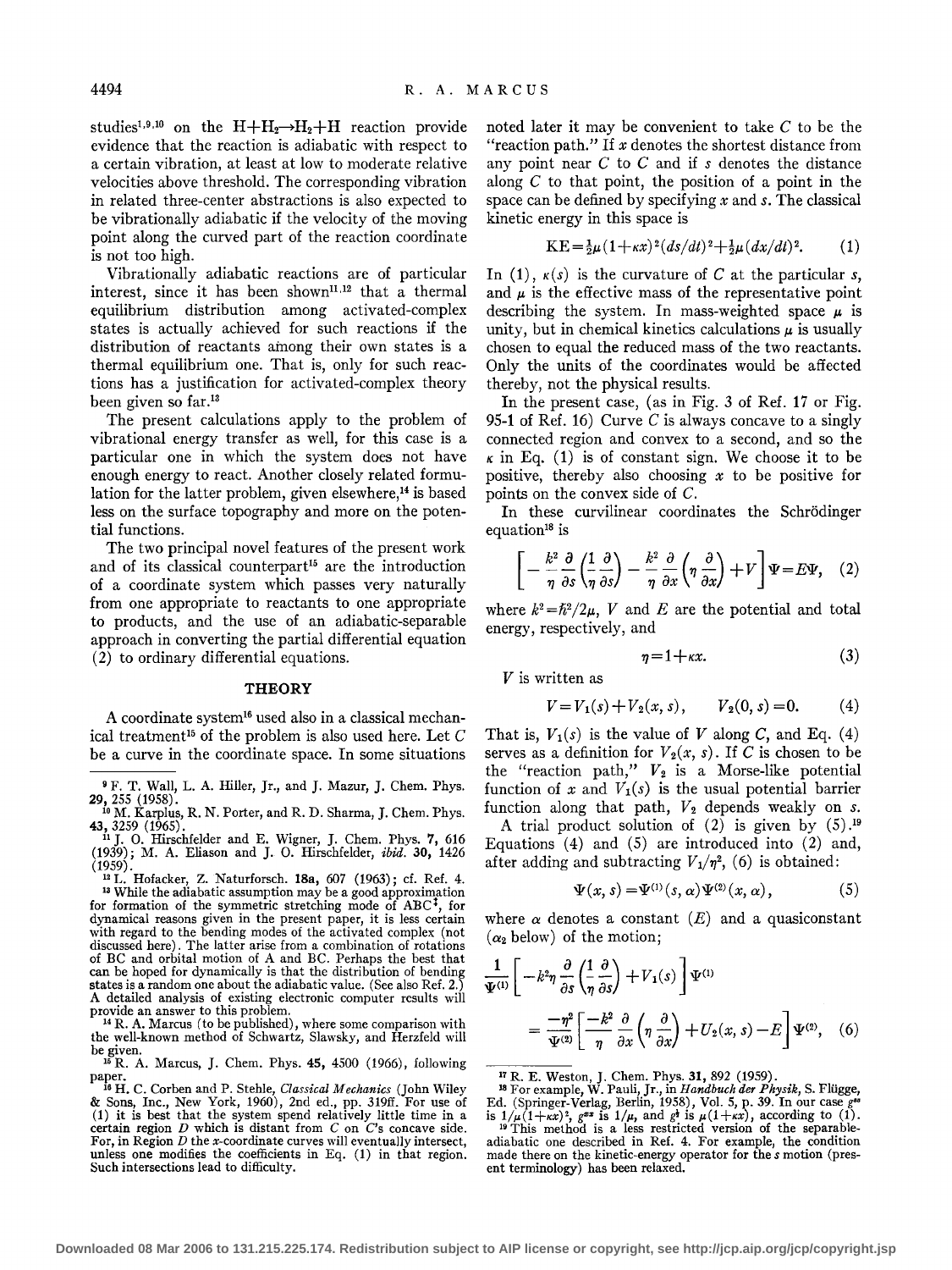where

$$
U_2(x, s) = \{1 - \left[1/(1 + \kappa x)^2\right]\} V_1(s) + V_2(x, s). \quad (7)
$$

For the moment we neglect  $\partial \eta/\partial s$ ; in a region important for tunneling  $\kappa$  is frequently constant and so  $\partial \eta/\partial s=0$  there; outside that region *k* decreases smoothly to zero.

With the neglect of  $\partial \eta/\partial s$ , the left side of (6) depends only on *s.* The right side depends on *x* and on *s.* If the reaction is largely vibrationally adiabatic, either the right side is only weakly dependent on *s* or becomes so when a term  $\beta(s)$  is subtracted from both sides of (6). Now both sides of (6) equal a constant therefore or equal a weakly s-dependent parameter. We absorb  $\beta$  in this parameter and simplify the subsequent notation by writing the parameter as  $\alpha_2$ +  $(\frac{1}{2}k)^2$ , yielding (8). The weak dependence of  $\alpha_2$  on *s* when Curve C is chosen to coincide with the "reaction coordinate curve" is shown later by Eq. (18); typically,  $\frac{1}{2}$ ( $\kappa k$ )<sup>2</sup> is negligible:

$$
[k^2(\partial^2/\partial s^2) + \alpha_2 + (\frac{1}{2}\kappa k)^2 - V_1]\Psi^{(1)}(s,\alpha) = 0, \quad (8)
$$

$$
\left[\frac{k^2}{\eta}\frac{\partial}{\partial x}\left(\eta\frac{\partial}{\partial x}\right) + E - U_2(x,s) - \frac{1}{\eta^2}\left[\alpha_2 + \left(\frac{1}{2}\kappa k\right)^2\right]\right] \times \Psi^{(2)}(x,\alpha) = 0. \quad (9)
$$

In (9),  $\Psi^{(2)}$  is set equal to  $\phi^{(2)}/\eta^{\frac{1}{2}}$ , to give

$$
\{-k^{2}(\partial^{2}/\partial x^{2})+U_{2}(x, s)+[\alpha_{2}/(1+\kappa x)^{2}]\}\times \phi^{(2)}(x, \alpha)=E\phi^{(2)}(x, \alpha). \quad (10)
$$

The function  $U_2(x, s) + \lceil \alpha_2/(1 + \kappa x)^2 \rceil$  serves as an effective potential-energy function for the vibrational motion, the second term and part of the first being of "an internal centrifugal" origin. The effective potential energy has a minimum at some *x, xo,* which varies with *s*. Thereby,  $x_0$  is defined by the equation<sup>20</sup>

$$
\partial V_2(x_0, s) / \partial x_0 = (\alpha_2 - V_1) 2\kappa / (1 + \kappa x_0)^3. \tag{11}
$$

This curve,  $x=x_0(s)$ , which acts as a center for the vibrational motion is the often-spoken-of "reaction coordinate."21 This coordinate was previously defined in the literature in the saddle-point region, neglecting all curvilinear effects, and in the regions of separated reactants and of separated products.6 It was not defined, however, in the regions in between. This lack prevented any dynamical discussion.

We denote by  $H^2$  an operator for the vibrational motion at any *s,* 

$$
\mathbf{H}^x = \frac{-k^2}{\eta} \frac{\partial}{\partial x} \left( \eta \frac{\partial}{\partial x} \right) + U_2(x, s) - U_2(x_0, s)
$$

$$
+ \frac{\alpha_2 + (\frac{1}{2} \kappa k)^2}{(1 + \kappa x)^2} - \frac{\alpha_2}{(1 + \kappa x_0)^2}.
$$
 (12)

The vibrational eigenfunctions of  $\mathbf{H}^x$  are denoted by  $\mid n \rangle$  and the eigenvalues by  $E_n$  (both  $\mid n \rangle$  and  $E_n$ vary with s)

$$
\mathbf{H}^x \mid n \rangle = E_n \mid n \rangle. \tag{13}
$$

One sees by comparison of (9) with (12) and (13) that  $|n\rangle$  is  $\Psi^{(2)}(x, \alpha)$  and that

$$
E = E_n + U_2(x_0, s) + [\alpha_2/(1 + \kappa x_0)^2]. \tag{14}
$$

Since  $x_0$  depends only on  $\alpha_2$  and *s*, as does  $E_n$ , Eqs. (11) and (14) serve to determine the functions  $\alpha_2(s)$ and  $x_0(s)$  for any specified E.

Equation (8) for the *s* motion contains a kineticenergy term, a potential-energy term  $V_1(s)$ , a very small term  $(\frac{1}{2}\kappa k)^2$ , and  $\alpha_2$  determined above.  $\alpha_2$  is essentially the "local" energy for the *s* motion referred to Curve C. This one-dimensional problem can be solved for the transmission coefficient and for  $\Psi^{(1)}$  by standard techniques: numerical integration; simulation by a potential function which yields a solution in closed form; use of WBK or modified<sup>22</sup> WBK methods.

It is instructive to rewrite (14), using (8). We have

$$
E = E_n + V_1(s) + V_2(x_0, s)
$$
  
 
$$
- (\hbar^2/2\mu \Psi^{(1)}\eta_0^2) [(\partial^2/\partial s^2) + (\frac{1}{2}\kappa)^2] \Psi^{(1)}.
$$
 (15)

The first term in (15) is the vibrational energy at any s; the second term is the potential energy at that s on Curve  $C$ ; the third term is the increment of potential energy on going from that point on  $C$  to the point on the reaction coordinate for the same *s.* That is, the second and third terms constitute the potential energy on the reaction coordinate. The last term [exclusive of  $(\frac{1}{2}\kappa)^2$  is the kinetic-energy contribution for the *s* motion on the reaction coordinate.<sup>23</sup> The term  $\kappa^2 \hbar^2/8$   $\mu$ 

<sup>&</sup>lt;sup>20</sup> Throughout this paper  $\frac{\partial V_2(x_0, s)}{\partial x_0}$  and  $\frac{\partial^2 V_2(x_0, s)}{\partial x^2}$  at  $x=x_0$ *i* denote the values of  $\frac{\partial V_2(x_0, s)}{\partial x}$  and  $\frac{\partial^2 V_2(x_0, s)}{\partial x^2}$  at  $x=x_0$ *i*.

<sup>&</sup>lt;sup>21</sup> We are using the term "reaction coordinate" in the sense that it has most frequently been used in the literature, namely as a coordinate along which tunneling rates may be estimated as a coordinate along which tunneling rates may be estimated and which represents the vibrationally averaged position (harmonic-oscillator average, strictly speaking) as the system moves from reactants to activated complex to products. This particular coordinate curve is, of course, only a member of a family of coordinate curves, namely, curves of constant x when  $x_0$  is taken<br>to be zero, but one having the vibrationally averaged and (for<br> $x_0=0$ ) tunneling properties cited above. The families of coordi $x_0=0$ ) tunneling properties cited above. The families of coordinate curves,  $x=$  constant and  $s=$ constant, can be regarded as particular examples of the coordinate curves  $q_2=$  constant and  $q_1$ =constant in Ref. 4.

<sup>22</sup> The modified WBK method is found in J. Heading, *An Introduction to Phase Integral Methods* (Methuen and Co., Ltd., London, 1961), Chap. 5. The explicit equations are listed in Ref. 4, p. 1604. See also Eqs. (21.41) and (21.42) in E. C. Kemble, *The Fundamental Principles of Quantum Mechanics*  (Dover Publications, Inc., New York, 1937), which anticipated the later results but which have not been noticed in the tunneling

<sup>&</sup>lt;sup>23</sup> (a) Incidentally, introduction of  $\psi^{(1)} = \exp(iW/\hbar)$  into (15) yields  $-p_s^2/2\mu\eta_0^2$  for the last term there, in the classical limit of  $\hbar \rightarrow 0$ , in the standard way. Here, *p* is  $d\hat{W}/ds$  and is the momentum conjugate to *s*. (b) Introduction of  $\psi^{(1)} = \exp(iW/\hbar)$  into (8) yields  $-\rho_s^2/2\mu$  for the first term in brackets in (8) in the classical limit. The third term in brackets vanishes in that limit. Chassical minit. It equals the right side of (17) equals  $h^2 \kappa / \mu$  in this limit. It equals  $\mu s^2/R$ , therefore, since  $h_s$  equals  $\mu s^2/(1 + \kappa x_0)$ , i.e., equals  $\mu s$  on C.<br>R is the local radius of curvature of C,  $1/\$ known centrifugal force.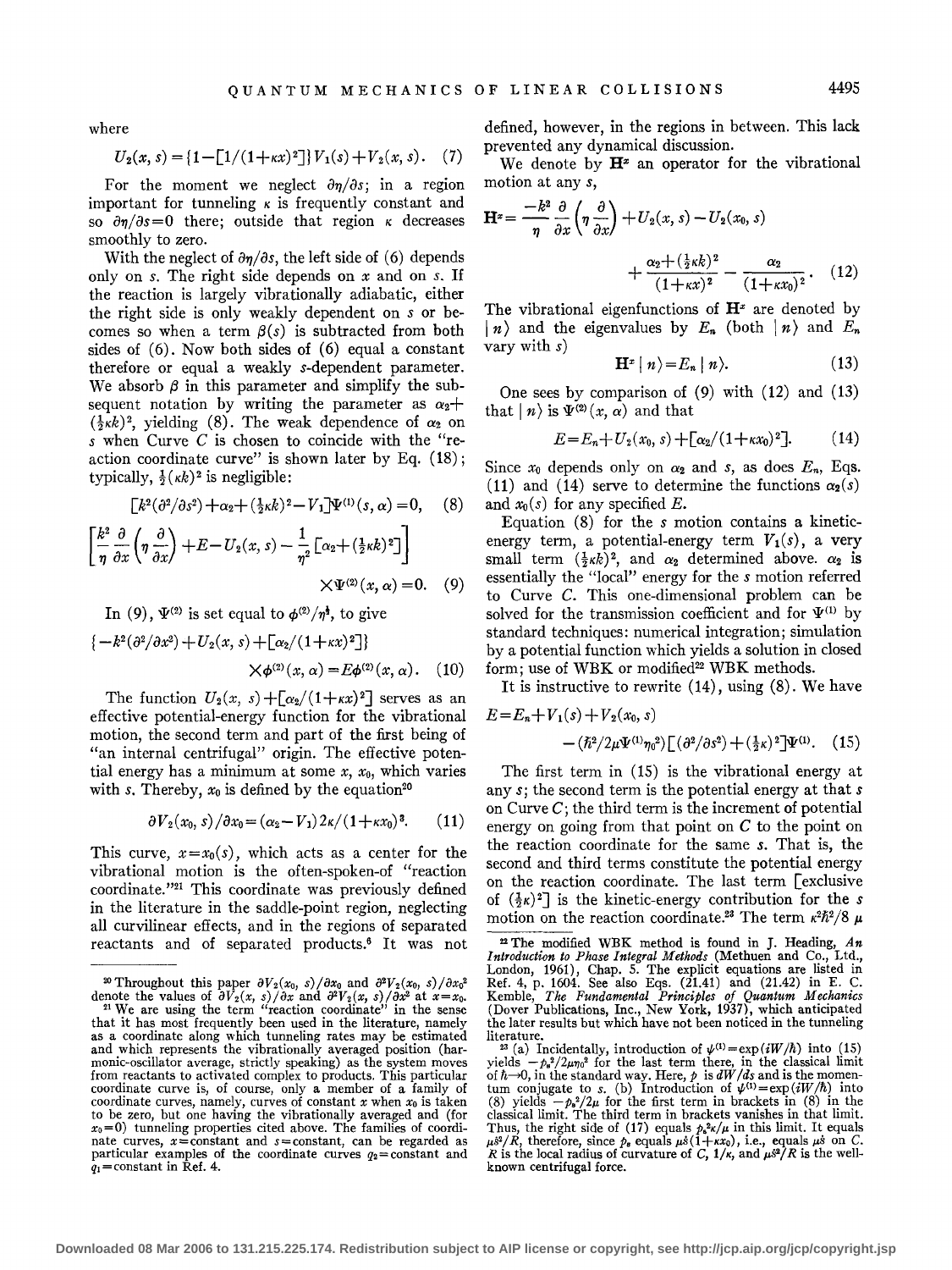is normally very small and tends to zero in the classical limit.

The complete calculations are simplest though not the most accurate when  $C$  is chosen to be the reaction path, since the dependence of  $V$  on  $x$  and  $s$  is simplest then:  $V_2(x, s)$  depends only on weakly *s*, and in the harmonic approximation *V* is given by (16), where  $\omega$ depends weakly on s:

$$
V = V_1(s) + \frac{1}{2}\mu\omega^2 x^2.
$$
 (16)

However, a term  $1 + kx$  occurs in the adiabatic equation (9). When there is tunneling  $x_0$  is negative and  $1 + \kappa x$ can get fairly small.  $\alpha_2(s)$  then varies rapidly rather than weakly with *s*. In this situation, the choice of  $x_0(s) = 0$ , instead of the reaction path, for Curve  $C$  is much superior. In fact, since the  $\kappa$  for such a curve is easily shown to be less than that for the reaction path in the tunneling region,  $1 + kx$  turns out to be closer to unity for two reasons: (1) smaller  $\kappa$ , and (2) the typical x is closer to zero since  $x_0 = 0$ .

When C is chosen to correspond to  $x_0=0$ , C is the reaction coordinate. In this case, Eqs. (11) and (14) become

$$
\frac{\partial V_2(x_0, s)}{\partial x_0} = (\alpha_2 - V_1) 2\kappa; \qquad x_0 = 0, \qquad (17)
$$

$$
\alpha_2 = E - E_n. \tag{18}
$$

One can see from  $(8)$  that the right side of  $(17)$  is the local classical "internal centrifugal" force at the reaction coordinate.23h The left side is (except for sign) the local vibrational force there, at the same point. That is, the reaction coordinate is the curve for which these two forces balance.

### **NONADIABATIC CORRECTION**

To apply standard formulas for perturbation or other theory, it is desirable that formally at least the unperturbed solution be an exact eigenfunction of some Hamiltonian. The solution of the preceding section is not. Rather, it is an approximate (adiabatic) solution. In this section, an unperturbed Hamiltonian  $H_0$  is derived for which the preceding solution [or, more precisely, one which agrees exactly with  $\Psi^{(2)}(x, \alpha)$  and closely with  $\Psi^{(1)}(s, \alpha)$  is an eigenfunction. Standard formulas are then applied.

In choosing  $H_0$  we proceed by analogy with a method given by Hofacker<sup>12</sup>: Operators  $H_{(d)}^s$  and  $H_{(nd)}^s$  are defined by analogy with his kinetic-energy operators,  $T_{(d)}$ <sup> $\varepsilon$ </sup> and  $T_{(nd)}$ <sup> $\varepsilon$ </sup>. The use of a similar notation for the wavefunctions brings out some similarities.

We define a differential-integral operator  $\mathbf{H}_{(d)}$ <sup>\*</sup> by

$$
\mathbf{H}_{(d)}^s = \sum_n |n\rangle \mathbf{H}_{nn} \langle n|, \qquad (19)
$$

where the  $\vert n \rangle$  form an orthormalized set (they are

eigenfunctions of **H")** and where

$$
\mathbf{H}_{nn} = \langle n \mid -\frac{k^2}{\eta} \frac{\partial}{\partial s} \left( \frac{1}{\eta} \frac{\partial}{\partial s} \right) - \frac{1}{\eta^2}
$$
\n
$$
\times \left[ \alpha_2 - V_1 + \left( \frac{1}{2} \kappa k \right)^2 \right] \mid n \rangle + U_2(x_0, s) + \alpha_2 / \eta_0^2. \tag{20}
$$

(See also Footnote 24.)

In (19) the integral operator  $\langle n |$  is applied first, of course, before applying  $H_{nn}$ . Thus, if  $H_{(d)}$ <sup>s</sup> operates on some  $|m\rangle$  the  $\partial/\partial s$  does not have an opportunity to differentiate that  $|m\rangle$ , since  $\langle n | m \rangle = \delta_{mn}$ . If  $\mathbf{H}_{(d)}^*$ operates on a product of  $|m\rangle$  with some eigenfunction  $\langle \widetilde{m}\nu \rangle$  below, the  $\partial/\partial s$  or what remains of it in the first term of  $(20)$ ] does act on the latter function.

The eigenfunctions and eigenvalues of the operator  $H_{nn} + E_n$  are denoted by  $|\tilde{n}\nu\rangle$  and by  $E_{nn}$ , respectively,

$$
(\mathbf{H}_{nn} + E_n) | \tilde{n}\nu \rangle = E_{n\nu} | \tilde{n}\nu \rangle. \tag{21}
$$

From these results it follows that a product function  $\vert n\nu\rangle$ , equal to  $\vert n\rangle \vert \tilde{n}\nu\rangle$ , is an eigenfunction of  $H_0$  with eigenvalue *En.:* 

$$
\mathbf{H}_0 \mid n\nu \rangle = E_{n\nu} \mid n\nu \rangle, \tag{22}
$$

$$
\mathbf{H}_0 = \mathbf{H}_{(d)}^s + \mathbf{H}^s. \tag{23}
$$

An operator  $H_{(nd)}^s$  is next defined by

$$
\mathbf{H}_{(nd)}^{s} = \sum_{\substack{n,m\\n \neq m}} |n\rangle \mathbf{H}_{nm} \langle m |,
$$
 (24)

where<sup>24</sup>

where

$$
\mathbf{H}_{nm} = \langle n \mid -\frac{k^2}{\eta} \frac{\partial}{\partial s} \left( \frac{1}{\eta} \frac{\partial}{\partial s} \right) - \frac{1}{\eta^2}
$$
\n
$$
\times \left[ \alpha_2 - V_1 + \left( \frac{1}{2} \kappa k \right)^2 \right] \mid m \rangle, \qquad n \neq m. \quad (25)
$$

It can be shown that the original Hamiltonian **H** is related to these operators by  $(26)$ , i.e., that  $\mathbf{H}_{(nd)}^*$  can serve as the perturbation operator in standard formalisms,

$$
\mathbf{H} = \mathbf{H}_0 + \mathbf{H}_{(nd)}^s. \tag{26}
$$

Various methods<sup>25</sup> may be adapted to the present problem in order to determine transmission  $(\kappa)$  and reflection  $(\rho)$  coefficients. For example, in the Appendix

$$
H_{nm} = \langle n | \mathbf{H} - \mathbf{H}^x | m \rangle,
$$
 that is, by

 $H_{nm} = \langle n \mid - (k^2/\eta) \left(\frac{\partial}{\partial s}\right) \left[ \eta^{-1} \left(\frac{\partial}{\partial s}\right) \right] - (1/\eta^2)$ 

 $\times [\alpha_2 - V_1 + (\frac{1}{2}\kappa k)^2] + U_2(x_0, s) + (\alpha_2/\eta_0^2) |m\rangle.$ 

<sup>25</sup> For example, A. Messiah, *Quantum Mechanics* (Interscience Publishers, Inc., New York, 1963); T. Y. Wu and T. Ohmura, *Quantum Theory of Scattering* (Prentice-Hall Inc., Englewood Cliffs, N.J., 1962); N. F. Mott and H *of Atomic Collisions* (Oxford University Press, Oxford, England, 1965), 3rd ed.

<sup>24</sup> Equations (20) and (25) could have been represented by a single equation: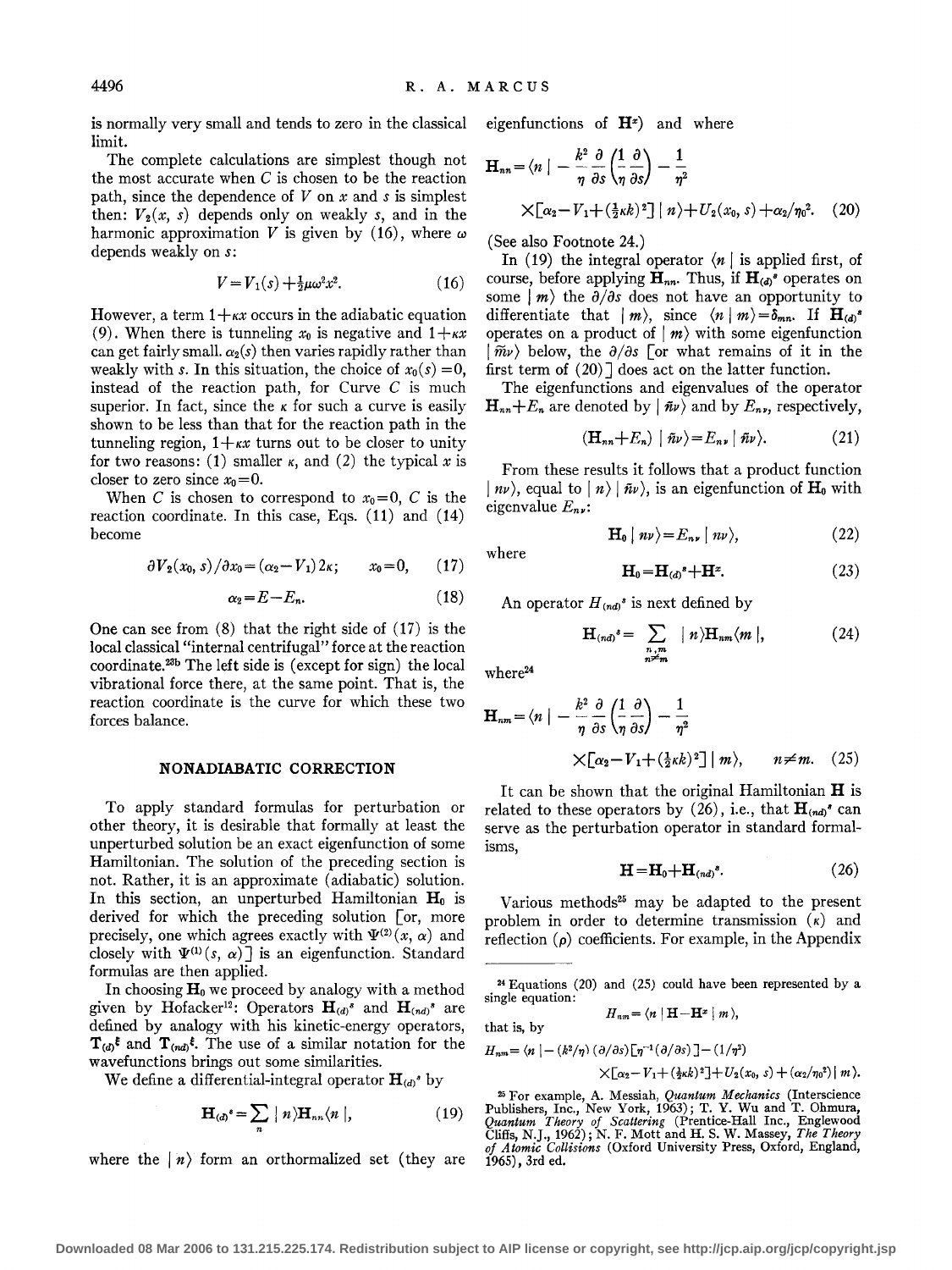it is shown that

$$
\kappa_{n\nu+m\mu} = (v_{\infty}^{m\mu}/v_0^{n\nu})
$$
  
\n
$$
\times |f_{n\nu,m\mu}^{+}(1/i\hbar v_{\infty}^{m\mu}) \langle m\mu^{(-)} | \mathbf{H}_{(nd)}^{\bullet} | \Psi_{n\nu}^{(+)} \rangle |^{2}, (27)
$$
  
\n
$$
\rho_{n\nu+m\mu} = (v_0^{m\mu}/v_0^{n\nu})
$$
  
\n
$$
\times |f_{n\nu,m\mu}^{(+)} - (1/i\hbar v_0^{m\mu}) \langle m\mu^{(-)} | \mathbf{H}_{(nd)}^{\bullet} | \Psi_{n\nu}^{(+)} \rangle |^{2}, (28)
$$

where  $\Psi_{n\nu}^{(+)}$  is an eigenfunction of **H**, incident from  $s=-\infty$  in an initial state  $|n\nu\rangle$  and consisting of incident plus outgoing waves.  $|m\mu^{(-)}\rangle$  is an eigenfunction of  $\mathbf{H}_0$  incident from  $s = -\infty$  in (27) and from  $s = +\infty$  in (28), in state  $m\mu$ , and consisting of incident plus incoming waves. The  $v_0$ 's and  $v_\infty$ 's are velocities at  $s = -\infty$  at  $s = +\infty$  for the states indicated by subscripts. The amplitude term  $f_{n\nu,m\mu}^{(+)}$  occurs in the asymptotic value of an eigenfunction  $| n v^{(+)} \rangle$  of the Hamiltonian  $H_0$ . It describes transmission in (27) and reflection in (28), and vanishes unless  $nv = m\mu$ .

As a first approximation one could take  $\Psi_{n\nu}^{(+)} \cong$  $\mid n\nu^{(+)}\rangle$  in (27) and (28), yielding

$$
\kappa_{n\nu\rightarrow m\mu} = (v_{\infty}^{m\mu}/v_0^{n\nu})
$$
  
 
$$
\times |f_{n\nu,m\mu}^{(+) + (1/ihv_{\infty}^{m\mu})} \langle \widetilde{m}\mu^{(-)} | \mathbf{H}_{mn} | \tilde{n}\nu^{(+)} \rangle |^2, (29)
$$
  
\n
$$
\rho_{n\nu\rightarrow m\mu} = (v_0^{m\mu}/v_0^{n\nu})
$$

$$
\times |f_{n\nu,m\mu}^{(+) } + (1/ihv_{\infty}^{m\mu}) \left\langle \widetilde{m}\mu^{(-)} \left| \right. \mathbf{H}_{mn} \left| \right. \widetilde{n}\nu^{(+)} \right\rangle |^{2}. \quad (30)
$$

We conclude this section by considering the relation between the  $|n\nu\rangle$  and the  $\Psi^{(1)}$  of the preceding section. When  $\partial \eta / \partial s$  is neglected and when derivatives of  $\mid n \rangle$ with respect to *s* are neglected,  $H_{nn} | \Psi^{(1)} \rangle$  yields (31) when  $\Psi^{(1)}$  is brought inside the integral in  $\mathbf{H}_{nn}$  and (8) is introduced.

$$
\mathbf{H}_{nn} | \Psi^{(1)} \rangle = [ U_2(x_0, s) + \alpha_2/\eta_0^2 ] | \Psi^{(1)} \rangle = (E - E_n) | \Psi^{(1)} \rangle,
$$
\n(31)

where the second equality arises from (14). Comparison of (31) with (21) shows that  $|\Psi^{(1)}\rangle$  is then the eigenfunction  $|\tilde{n}\nu\rangle$  with eigenvalue  $E_{n\nu}=E$ , subject to the two approximations made in arriving at (31).

#### **HARMONIC-OSCILLATOR APPROXIMATION**

When the harmonic-oscillator approximation is introduced for the effective potential energy in (10) one finds

$$
E_n = (n + \frac{1}{2})\hbar\omega_2,\tag{32}
$$

where *n* is the initial vibrational quantum number and

$$
\mu\omega_2^2 = \left[\partial^2 V_2(x_0, s)/\partial x_0^2\right] + \left[6(\alpha_2 - V_1)\kappa^2/(1 + \kappa x_0)^4\right].
$$
 (33)

When the reaction path is chosen as Curve  $C$ ,

$$
\partial^2 V_2(x_0,s)/\partial x_0^2
$$

equals  $\mu\omega^2$ , where  $\omega/2\pi$  is the "natural" frequency of vibration at *s,* i.e., the frequency if internal centrifugal forces were not considered [cf. Eq.  $(16)$ ]. The value

of  $\omega/2\pi$  at the saddle point,  $\omega_1/2\pi$ , is the symmetric stretching vibration frequency there. When the reaction coordinate is Curve *C*,  $x_0 \equiv 0$  in (33).

For purposes of application to a tunneling problem in a later section, we need the equation for the relative position of the reaction coordinate and the reaction path at the barrier maximum when the former is chosen as Curve C. At the barrier maximum the normals to both curves coincide (exactly so, for symmetrical reactions at least). In this case let the path through the saddle point occur at  $x=x_t$ ,  $s=s_t$ . Since the two normals coincide,  $\frac{\partial^2 V_2}{\partial x^2}$  at  $x=0$  and  $s=s_t$  equals  $\partial^2 V / \partial x^2$  at  $x=0$  and  $s=s_t$ . Thereby,  $V_2(x, s_t)$  is found to equal  $\frac{1}{2}[\mu\omega_1^2(x-x_1)^2-\mu\omega_1^2x_1^2]$ . Equation (17) then becomes

$$
-x_1 = (\alpha_2 - V_1) 2\kappa / \mu \omega_1^2 \tag{34}
$$

and  $\alpha_2$  is given by (18). Let  $V^{\ddagger}$  be the value of V at the saddle point. Then  $V_1$  in Eq. (34), the value of  $V$  at the barrier maximum along  $C$ , is

$$
V_1 = V^{\ddagger} + \frac{1}{2}\mu\omega_1^2 x_1^2. \tag{35}
$$

# **QUANTUM BOBSLED EFFECT**

The classical "bobsled" effect is one in which a system rushes headlong along a rectilinear path (downhill in the bobsled case), goes up one side of a valley when the valley bottom's path becomes curved, goes as far as it can, and continues downhill. This part of the effect can be largely adiabatic. When the initial translational velocity is very high, however, the bobsled not only goes up the valley wall as far as it can, but then goes down across the valley bottom, up the other side, and so on. This second effect involves induced oscillations where there were none initially. That is, it involves a vibrationally nonadiabatic effect, whose classical mechanics is treated analytically elsewhere.16 The adiabatic effect was observed by Wall and Porter<sup>26</sup> in their electronic computer study of classical trajectories.

There is also an adiabatic quantum negative-positive centrifugal effect which could be mistaken for the nonadiabatic classical one. The former, which disappears when tunneling disappears, is seen from the preceding equations; when  $\alpha_2 < V_1$ , i.e., when tunneling occurs, the classical velocity  $\dot{s}$  becomes negative [Eq. (8)]. On taking Curve C to be the reaction path  $x_t$  equals zero. According to  $(11)$  with the left side equal to<sup>27</sup>  $\mu\omega^2 x_0$ ,  $x_0(s)$  is first zero (since  $\kappa = 0$  initially), then positive and then, if the system tunnels through the barrier, negative. Its negative property reflects the "negative kinetic energy" in the tunneling region, and was noted in an earlier paper on local approximation of a potential-energy surface by one permitting separation of variables.3

<sup>&</sup>lt;sup>26</sup> F. T. Wall and R. N. Porter, J. Chem. Phys. 39, 3112 (1963).<br><sup>27</sup> We write here the harmonic-oscillator expression for  $\partial^2 V_2(x_0, s)/\partial x_0^3$  for simplicity, but the subsequent argument applies as well to an anharmon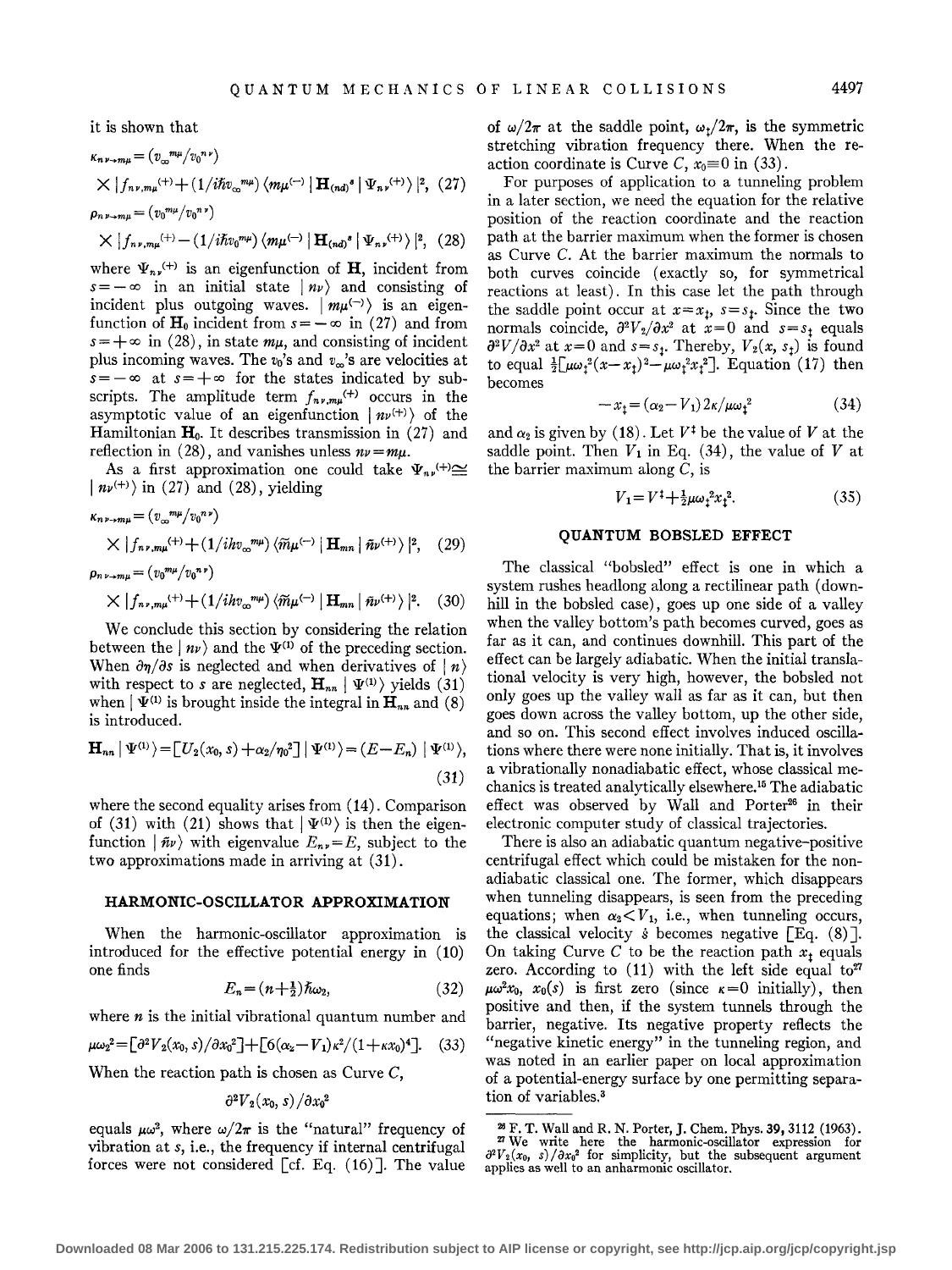# **APPLICATION TO TUNNELING IN CHEMICAL REACTIONS**

In a WBK (or modified WBK) solution to the tunneling problem the integral

$$
\int_a^b p_s ds
$$

arises where  $p_s^2$  is seen from Eq. (8) to equal  $2\mu[\alpha_2-V_1-(\frac{1}{2}\kappa k^2)]$  and where a and b are seen to be the points where  $\alpha_2 - V_1 - (\frac{1}{2} \kappa k)^2$  vanishes. We neglect  $(\frac{1}{2}\kappa k)^2$ , a very small term  $(\sim 0.2 \text{ kcal/mole})$ , for the moment. We choose the Curve C so that  $x_0(s) = 0$ and use the harmonic-oscillator approximation for purposes of present discussion.

In the usual tunneling calculation one treats  $E_n$  as constant,  $\omega_2$  in (33) as  $\omega_1$ , and sets  $\kappa = x_1 = 0$  at each *s*. In the curvilinear calculation we ignore, for purposes of present illustration, the variation in  $\omega_2$  with *s* in the interval  $(a, b)$ , and so write  $\omega_2 = \omega_1$ . The tunneling rate, which depends on

$$
\int_a^b p_s ds
$$

is found to depend on the value of  $\alpha_2 - V_1$  at the barrier top. In the usual calculation, where  $V_1$  is set equal to  $V^{\bar{i}}$ ,  $\alpha_2 - V_1$  is  $E - E_n - V^{\bar{i}}$ , as one sees from (18). In the curvilinear calculation it is  $E-E_n-V^{\ddagger}-\frac{1}{2}\mu\omega_1^2x_1^2$ , [Eqs. (18) and (35) ]. Thus, the difference in the two calculations occurs in the presence of a  $\frac{1}{2}\mu\omega_1^2x_1^2$  term. [The turning points are also slightly different but we have ignored this, by taking  $\omega_2(s) \cong \omega_t$ , for purposes of the present illustration only.]

Some estimate of  $\frac{1}{2}\mu\omega_1^2x_1^2$  is obtained for the H+H<sub>2</sub> reaction, as follows. For the Sato potential-energy surface used by Weston<sup>17</sup> and by others, the curvature of the reaction path,  $\kappa_p$ , is about 3.4 Å<sup>-1</sup> in the neighborhood of the saddle point and  $\omega_t/2\pi$  is 2108 cm<sup>-1</sup>. On taking  $\kappa \simeq \kappa_p$  as a first approximation one finds  $x_t =$ 0.054 and 0.108 Å, while  $\frac{1}{2}\mu\omega_1^2x_1^2=0.37$  and 1.46 kcal/mole, when  $\alpha_2 - V_1 = -2$  and  $-4$  kcal/mole at the saddle point. (An improved  $\kappa$  could be calculated in each case using this  $x_t$ , but we omit this detail here.) Thus, the term controlling tunneling is  $-2$  and  $-4$  kcal/mole now, but in the usual calculation it is  $-1.63$  and  $-2.54$ . The difference is appreciable and leads to less tunneling than those predicted by the usual calculations. The effect becomes increasingly marked the greater the negative centrifugal effect, i.e., the more negative  $\alpha_2 - V^{\ddagger}$  is.

It has been noted<sup>17</sup> that tunneling rates predicted by the usual calculation are too high using the Sato surface. Smaller tunneling rates were calculated by Johnston and Rapp,<sup>28</sup> who considered tunneling through potential-energy profiles along straight-line sections parallel to the reaction path.

<sup>28</sup> H. S. Johnston and D. Rapp, J. Am. Chem. Soc. **83, 1** (1961).

#### **COMPARISON WITH OTHER STUDIES**

The nonadiabatic correction employed here may be compared with that developed by Hofacker<sup>12</sup> in a very stimulating article. Hofacker assumes that a curvilinear coordinate system may be found, in terms of which a vibrationally adiabatic motion is simply described. In the nonadiabatic correction a purelykinetic-energy operator for motion along the reaction coordinate appeared, with elements  $T_{nn}$  instead of  $\mathbf{H}_{nn}$ , and elements  $\mathbf{T}_{nm}$  instead of  $\mathbf{H}_{nm}$ . The two formalisms differ in that a method for obtaining the curvilinear coordinate system is obtained in the present paper. The article by Hofacker is more devoted to evolving a formalism for reaction-rate problems and did not attempt to determine the suitable coordinate system.

Other analytical approaches to reaction rate problems include those in which the system moves from the reactants' region to the products' one, along some valley having infinitely steep walls and having a curved shape permitting separation of variables throughout or piecewise.5 In the latter case nonadiabaticity occurs at the boundaries of the pieces.

Reference has already been made to the work of Johnston and Rapp<sup>28</sup> on an intuitive approach to tunneling in the nonseparable region. In a quite different discussion, R-matrix theory has been used to describe sufficient, though not necessary, conditions for various reactive scattering models in the literature.29 A vibrationally adiabatic approach or some variant<sup>13</sup> was not considered, it being more recent.<sup>2</sup>

An analytical approach to reaction-rate problems has recently been formulated using a distorted wave method. 30 This method is normally used for inelastic events which have a low probability of occurrence. For example, one would expect it to be appropriate in linear collisions only if the transmission coefficient is low and only if the original choice for the distorted waves used is good. It will be interesting to compare the results of this method with the numerical ones and with those of the present approach.

### **APPENDIX: DERIVATION OF EQS. (27) and** (28)

The present derivation does not exactly parallel one in the literature, since it is unusual that there is an approximate solution in the same coordinates leading smoothly from reactants to products. The arguments are rather similar to some<sup>31</sup> in Ref. 25, however.

Let  $H$  and  $\hat{H}$  be two Hamiltonians, with eigenfunctions  $\Psi$  and  $\hat{\Psi}$ . Either H or  $\hat{H}$  or both may be  $H_0 + H_{(nd)}$ <sup>s</sup> or  $H_0$ . An eigenfunction in an incident state a or b is so indicated by a subscript. A  $(+)$  or (-) superscript indicates incident plus outgoing and

<sup>&</sup>lt;sup>29</sup> B. C. Eu and J. Ross, J. Chem. Phys. **44,** 2467 (1966); see also E. E. Nikitin, Mol. Phys. 8, 473 (1964).

<sup>&</sup>lt;sup>30</sup> D. Micha, Arkiv Fysik **30,** 411, 425, 437 (1965).<br><sup>31</sup> A. Messiah, Ref. 24, pp. 836–839.